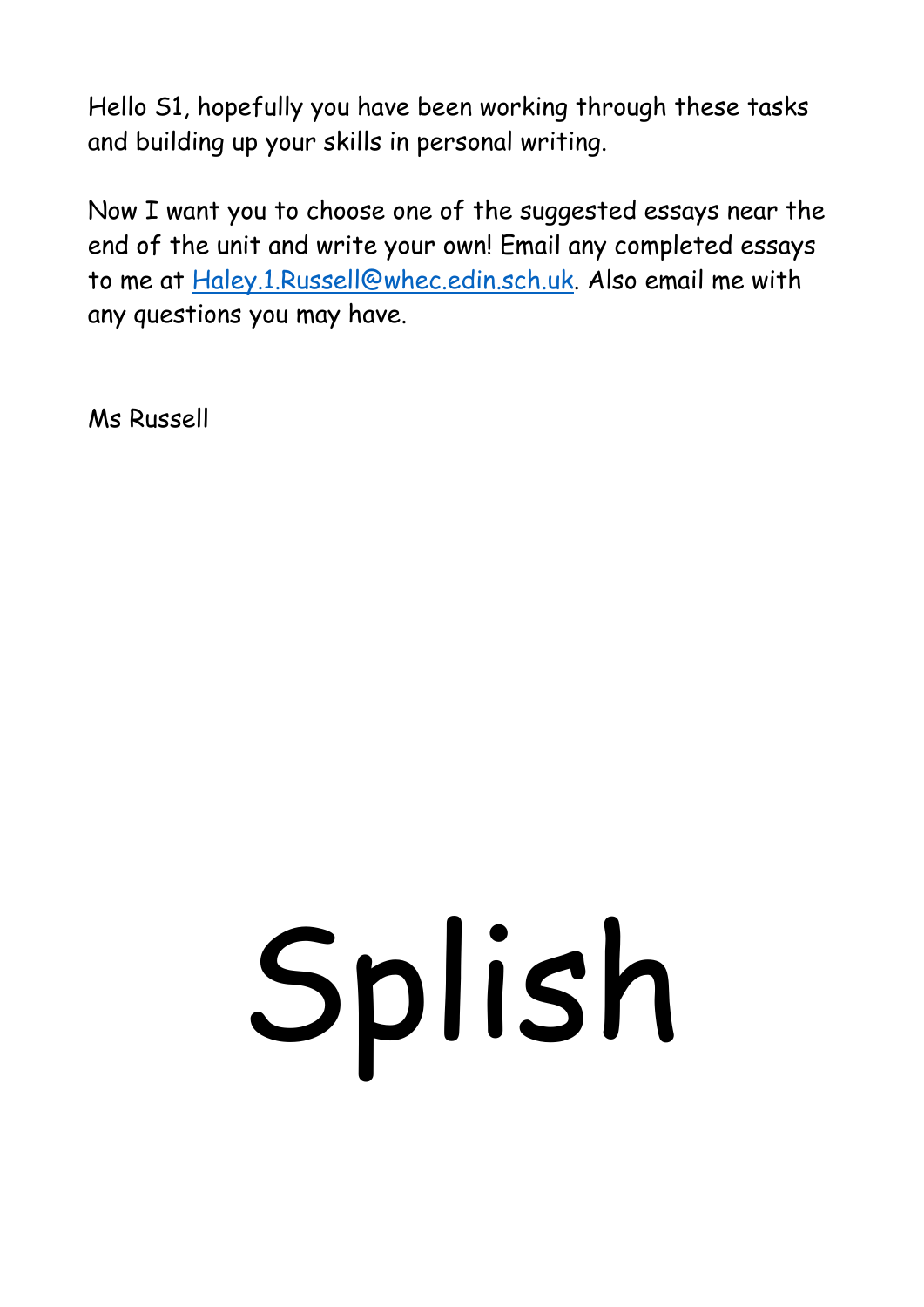# Splash Splosh

# A Personal Writing Unit

# IN THIS UNIT I WILL:

# Reading:

- Recognise how writer's language choices can enhance meaning
- Identify features of language such as simile, metaphor, effective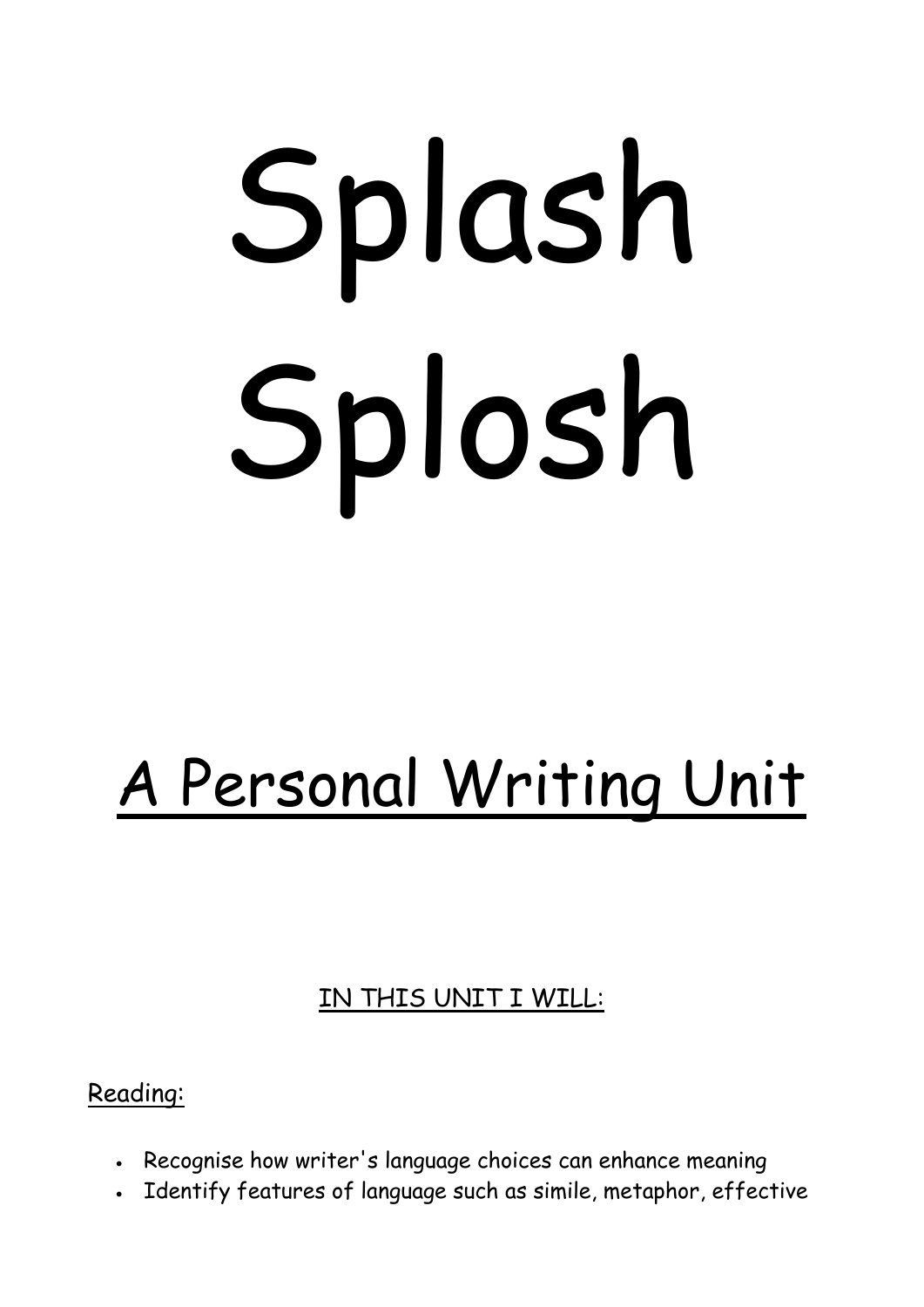word choice and the way sentences are written

• Read extracts which effectively describe personal experiences

# Writing:

Make notes to help me recall information Generate, develop and recall ideas Recreate a personal experience for my reader, describing my thoughts and feelings in detail

# BY THE END OF THIS UNIT YOU WILL:

- ✔ Have analysed a range of extracts based upon personal experiences
- ✔ Planned and produced a piece of personal writing

# Splish, Splash, Splosh

Splash! It was freezing cold. The water covered me before I surfaced again. Liam nearly jumped on top of me. For the third time I had fallen off the inflatable and into the water. Not my fault... Liam had pushed me off. We both laughed together.

We struggled aboard the inflatable again. This time, I softly pushed him in front. He pushed me back, kicking me right off the edge. I was furious!

I heard the lifeguard's whistle. A sharp ear-piercing sound that echoed through the pool area.

I could feel myself blushing the colour of dark, red blood. I stood out in the water like a bobbing buoy in the middle of the ocean. Liam did not care about how I felt, nor about the lifeguard striding up to the edge of the pool like an angry giant. I aimed a punch at Liam, but he was too quick for me and lashed out with his feet. He hit me square in the stomach and I went under again.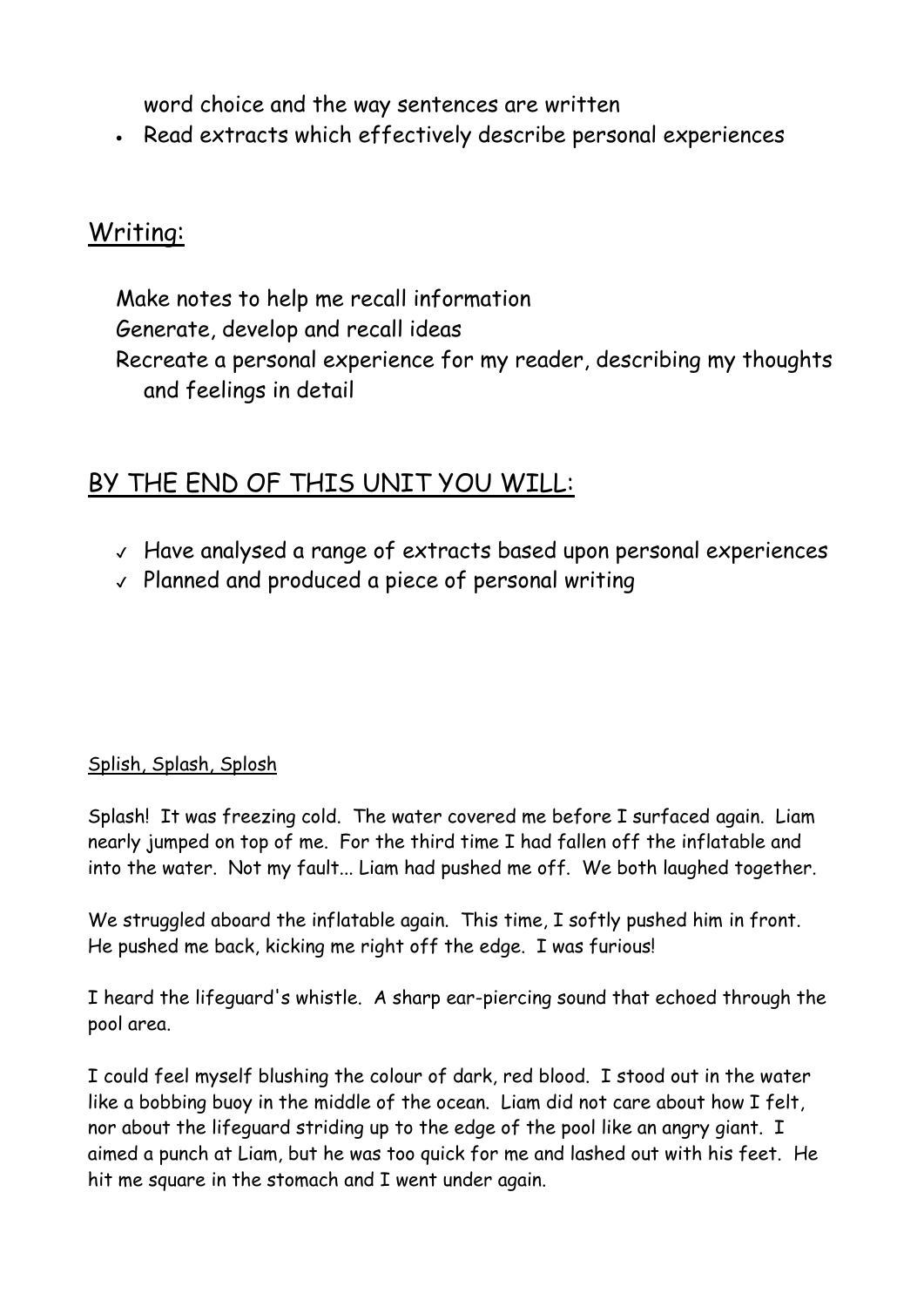I coughed and spluttered while Liam held my head under. I struggled for breath. I had had enough. I lashed out like a blinded animal, not caring where my fists landed. I felt my knuckles hit something soft and then my head was clear and I kicked up to the surface, greedily gasping for air.

Now Liam was spluttering, and trying to catch his breath. I had obviously winded him. He coughed and coughed while I just lay back in the water smiling at him. The lifeguard hauled us in by our necks and we both squeaked like mice. Liam walked in front of me. The walk from the pool was awful. The other swimmers cheered and clapped as we were marched out.

In the locker room I kept my head down, embarrassed. I felt ashamed and empty at the same time. Why did I hit out like that? I gathered together my towel and swim bag and headed for the exit. Liam was waiting for me. He had a smug satisfied look on his face. I walked past him pretending not to notice him at all.

But he stuck out his leg and I clumsily tripped over it. My anger rose again to the surface but when I picked myself up all I could see was his outstretched hand. We shook hands, and laughed together. Then we walked home as if nothing had happened.

I now know from that experience that nothing is solved by fighting and violence. Liam and I have never fallen out since that day. And, if we ever did start to squabble we would both remember the undignified scene in the swimming pool and how it proved absolutely nothing!

# Setting

You must ensure that your story has a clear setting. This means that you must describe where the experience takes place in an interesting way. The reader should be able to picture the place you are describing.

### Activity One

Look again at the story the pupil has written. Pick out the words and phrases from each paragraph which tell us something about the setting of the story.

| <b>Paragraphs</b> | Phrases which describe the setting |
|-------------------|------------------------------------|
|                   |                                    |
|                   |                                    |
|                   |                                    |
|                   |                                    |
|                   |                                    |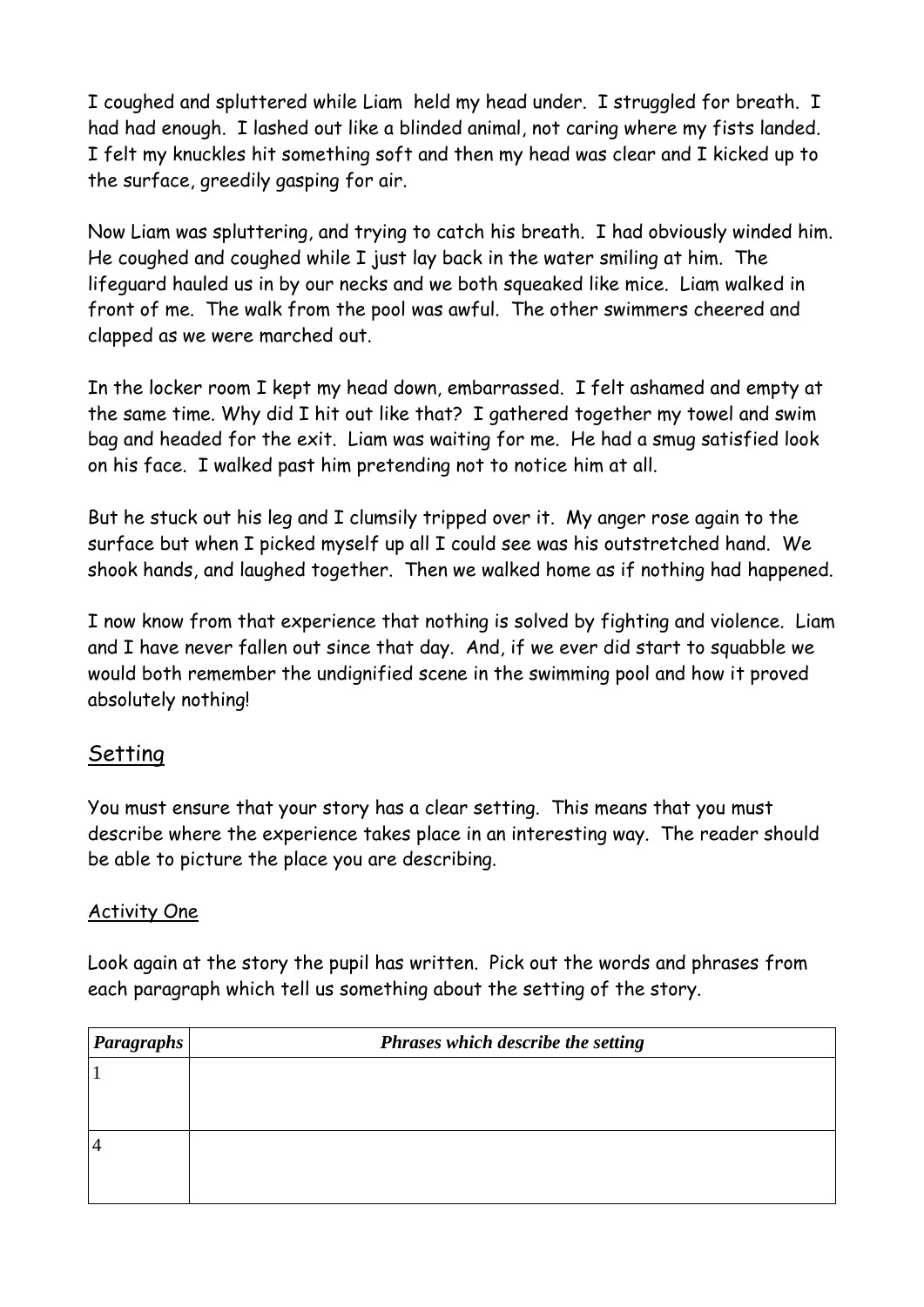| <b>Paragraphs</b> | Phrases which describe the setting |
|-------------------|------------------------------------|
| 6                 |                                    |
|                   |                                    |
|                   |                                    |
|                   |                                    |
|                   |                                    |

In your group, discuss how the pupil has described their setting. What makes it a good description? Notice that they do not begin in the usual way, 'One day my friend and I were at the swimming pool...'

### Activity Two

On your own re-write the following paragraph and try to make it sound much more descriptive and interesting.

*One day my friend and I went to the beach. There were a lot of people there. They were sitting on towels and deckchairs. There was lots of water and sand. It was a sunny day.*

# Personal Response

When you write a personal experience essay you must include lots of PERSONAL RESPONSE. This means you should describe your thoughts and feelings throughout your essay. It is important to describe how you REACTED to what happened to you.

### Activity Three

Copy out the table below and draw a line matching up the pupil's personal response to the feeling he is trying to describe.

| Personal Response          | Feeling       |
|----------------------------|---------------|
| 'We both laughed together' | embarrassment |
| 'I was furious'            | happy         |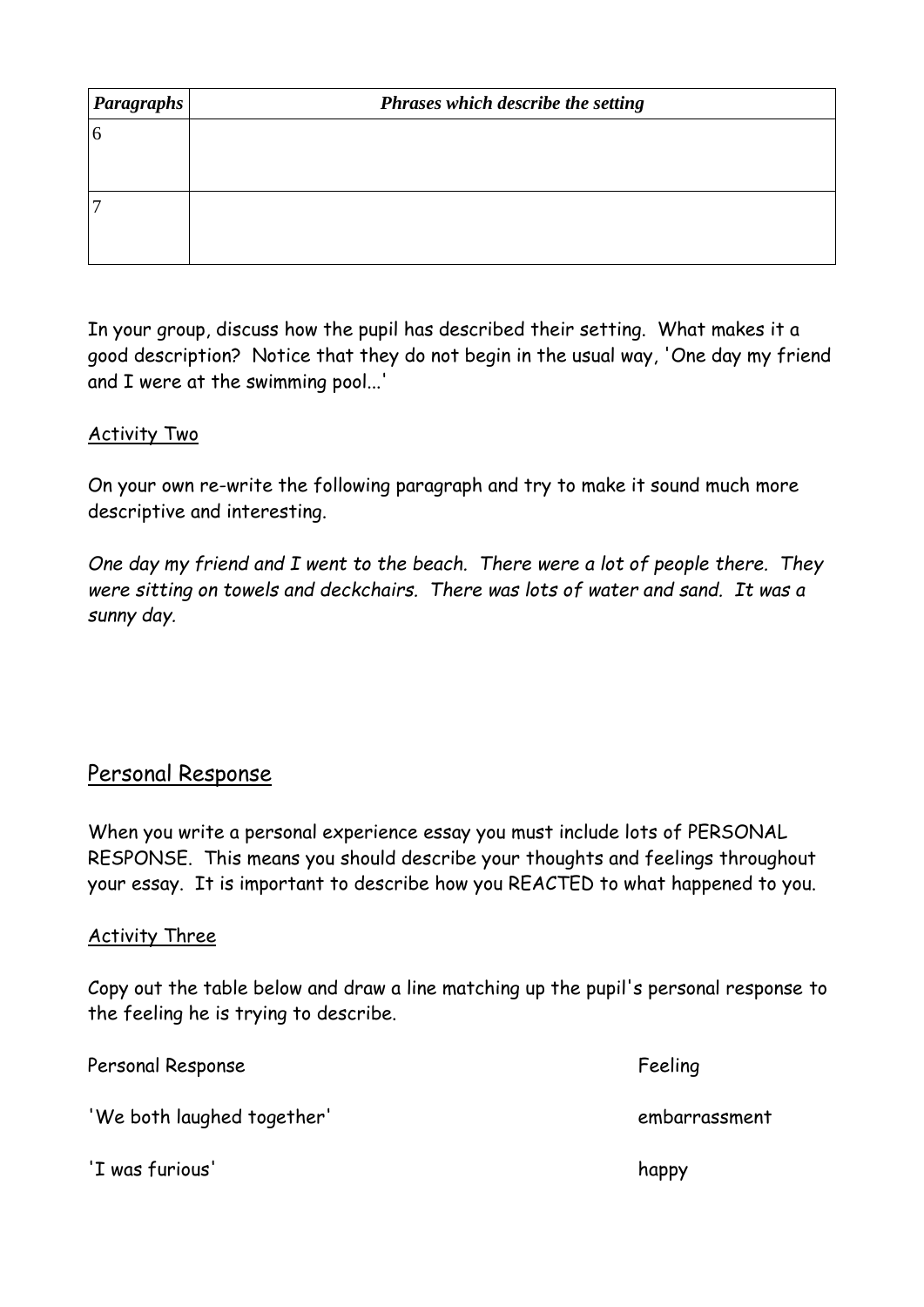| 'I could feel myself blushing'       | anger      |
|--------------------------------------|------------|
| 'I lashed out like a blinded animal' | humiliated |
| 'The walk from the pool was awful'   | infuriated |

These descriptions tell us how he felt about and how he reacted to what happened to him. REMEMBER TO DO THIS IN YOUR ESSAY!

# Reflection

Another way you should describe your feelings is to reflect upon what happened to you. You can sometimes begin your essay by reflecting back on a time or you can reflect on important moments throughout the essay. You must, at the very least, include some reflection at the end of your essay.

REFLECTION tells us what someone has learned from their experience or how they feel about it, looking back.

# Activity

Read the following final paragraphs. In your jotter:

- Identify the statements which reveal reflections
- Try to explain what each person has learned in each extract

# Extract One

I now know from that experience that nothing is solved by fighting and violence. Liam and I have never fallen out since that day. And, if we ever did start to squabble we would both remember the undignified scene in the swimming pool and how it proved absolutely nothing.

### Extract Two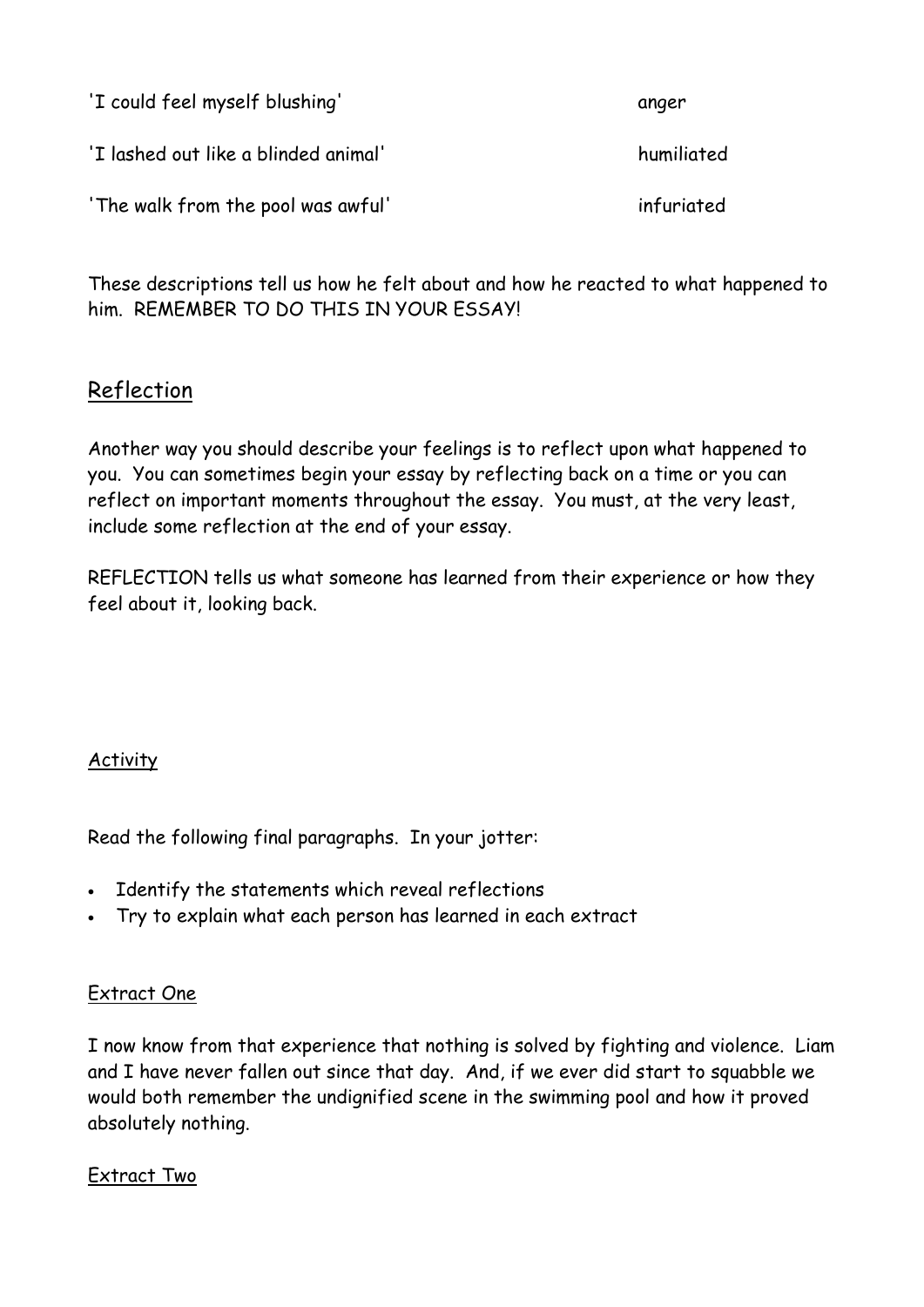But the very next day we made up and were the best of friends again. At the time we were both very angry, but when I look back it all seems so trivial now.

# Extract Three

Now, when I think back to the argument, I realise how silly it was. To think I shook with rage and said what I did all because of a silly lollipop! I laugh now when I think about how childish I was in primary school. But I also learned a very important lesson. Friends are too precious to lose over trivial little disagreements.

# Extract Four

Looking back, I realise how childish it was for me to get so angry over such a little thing. If I had calmly explained how I felt rather than losing my temper and having a tantrum then my mum would probably have taken my point of view much more seriously. It was a difficult lesson to learn but at least now I'll know how to behave if a situation like that ever crops up again.

Now, working with your group, read the following two essays based upon the titles below. Highlight the words or phrases which effectively describe setting in on colour and the words or phrases which show reflection in another colour

- A time when I felt angry
- A time when I got was accused of something I did not do
- •

# Planning Your Essay

When preparing to write an essay it is very important to PLAN. This helps you to organise your ideas before you concentrate on describing what happens. In your plan you should note down what you are going to focus on in particular parts of your story.

The 'Splish, Splash, Splosh' story is made up of nine paragraphs. Below is part of the plan that the pupil prepared before writing their story. Look back at the story and fill in the missing parts of the plan.

Paragraph 1: Describe my setting. Make this sound interesting.

# Paragraph 2:

Paragraph 3: Describe how the lifeguard blew his whistle. Mention the sound it made.